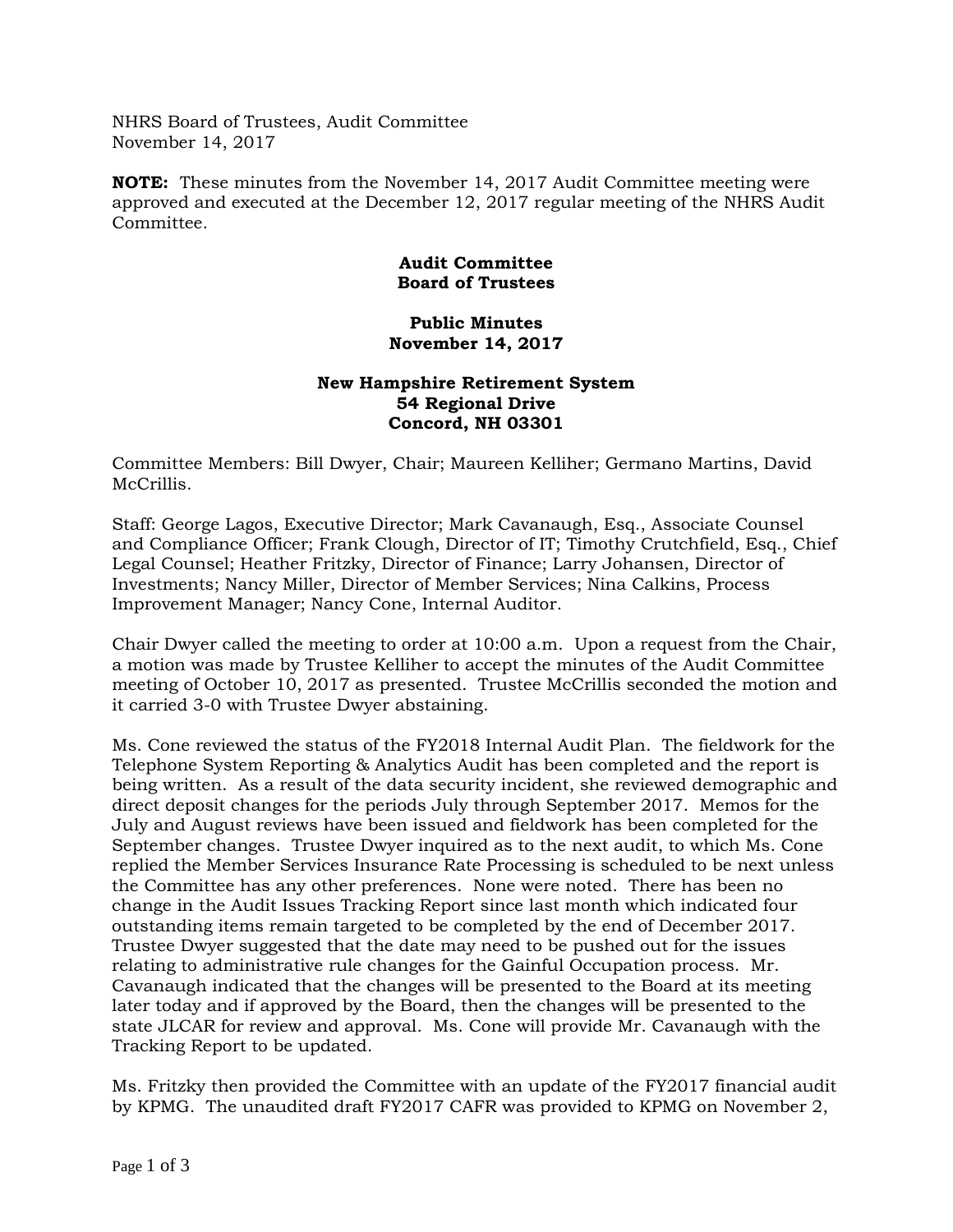2017 and some comments were received. She will incorporate those comments and provide KPMG with a revised draft on November 15th which will also be presented to the concurring partner for review at the same time. KPMG has not raised any issues of concern to-date and Ms. Fritzky indicated that the weekly status calls have been very helpful to keep the process on track. KPMG is scheduled to meet with the Audit Committee on December 12, 2017 to present the final audit and sign-off on the Opinion Letter that day.

Mr. Lagos provided an update on the cost of the data security incident in July including attorney and cybersecurity professional fees. He noted there was no cost for the security enhancements to My Account from LRS.

Mr. Lagos then discussed the data security risk assessment that is being performed by the same consultants who assisted with the data security incident. They have been meeting with staff to discuss processes and have been reviewing network security. Upon completion, they will issue a report along with their findings and recommendations to enhance data security. Trustee Dwyer inquired about the other pension systems that have experienced similar incidents. Mr. Lagos indicated that he has discussed the incidents with the other systems and obtained information from them when designing NHRS's enhanced self-service portal, My Account. Fortunately, NHRS identified the attempt to re-direct pension funds prior to processing monthly payroll so no funds were misdirected. Ms. Cone recently attended a conference of public pension system internal auditors at which other security incidents were discussed along with security measures undertaken to strengthen controls for selfservice online portals. Mr. Lagos indicated that a similar incident was experienced by a financial services company that manages deferred compensation programs.

Trustee McCrillis inquired as to the timeline for the RFP for external audit services. Ms. Fritzky indicated that a draft has been prepared and is scheduled to be issued on or before November 30, 2017. The intent is to make a selection and issue a 5-year contact at the end of February 2018. Trustee Dwyer indicated that the new contract would be effective with the FY2018 audit.

Mr. Lagos also discussed the in-depth demonstration of the newest version of the Pension Gold (PG) administration system that is utilized by NHRS. There are significant improvements in functionality, integration, intuitiveness and reporting capabilities with the updated PG Version 3 as compared to Version 2, which is currently utilized by NHRS. The new version would significantly improve efficiencies and require much less custom modification than is presently required with Version 2. The vendor, LRS, will provide a cost range estimate to upgrade to the new system at which time it will be necessary to determine whether or not remain with Version 2, upgrade the system to Version 3, or issue an RFP to solicit presentations from other vendors. Trustee Dwyer commented that it should be easier to convert our data to an upgrade of the same system than to convert to an entirely new system.

Chair Dwyer noted that there were no matters requiring non-public session and the remaining Committee members agreed.

No further business came before the meeting.